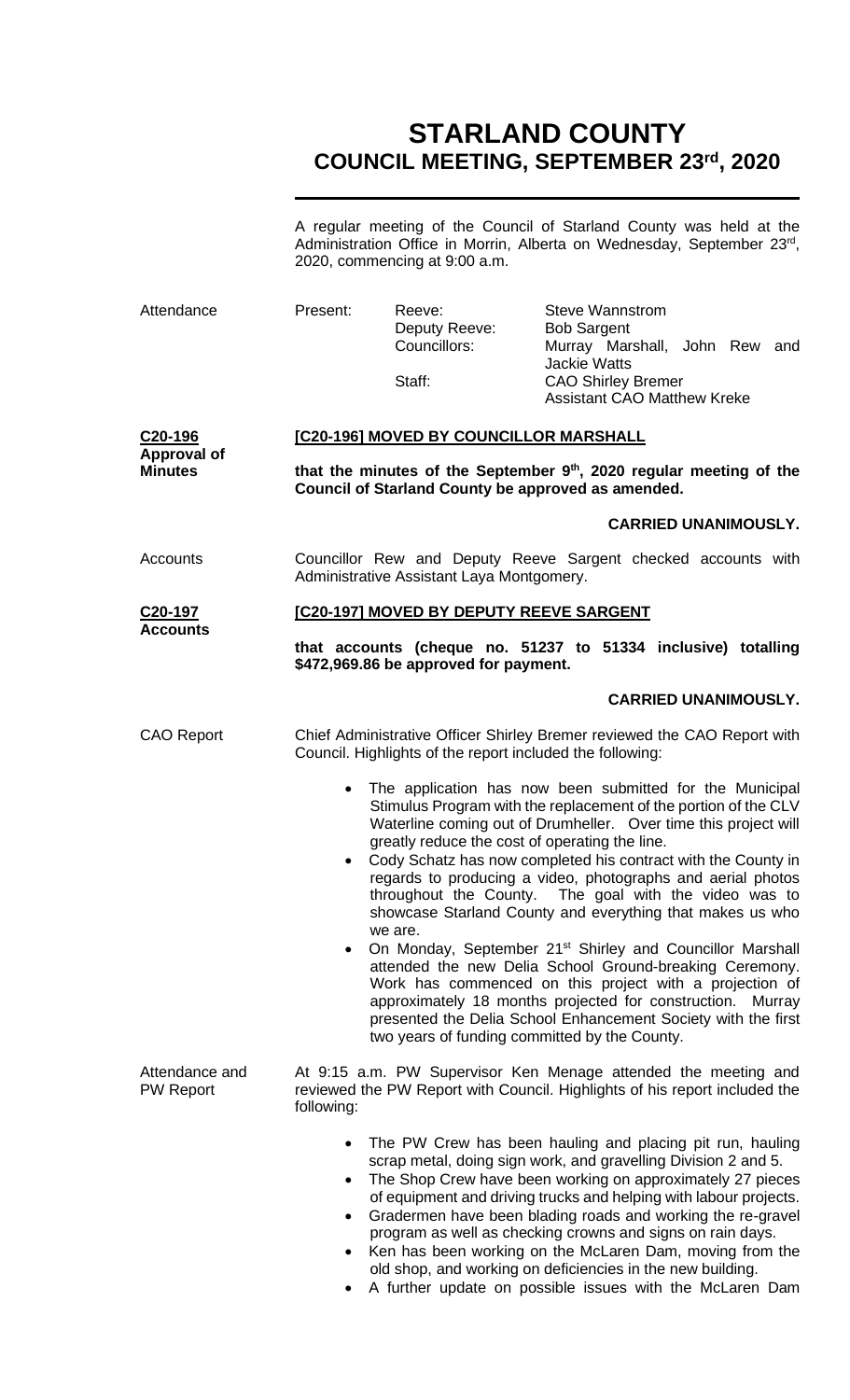indicated that the leaks observed currently have been around for over 20 years so any move to repair it may cause damage where there is no problem.

Departure **At 9:45 a.m. Ken departed from the meeting.** 

CRMA District 2 Zone Meeting The next CRMA District 2 Zone Meeting will be held via Zoom videoconference on Friday, October  $2^{nd}$ , at 10:00 a.m. Pre-registration will be required before September 24<sup>th</sup> for in person and zoom videoconference attendance.

Ambulance **Dispatch** Administration has drafted a letter to the Minister of Health outlining Starland County concerns with the proposed centralization of AHS Dispatch. Currently Starland County is served by Red Deer Dispatch which is being closed.

#### **C20-198 Letter of Support [C20-198] MOVED BY COUNCILLOR WATTS**

**that Starland County send a letter to the Minister of Health Tyler Shandro opposing the removal of ambulance dispatch services from Red Deer.**

#### **CARRIED UNANIMOUSLY.**

RMA Fall **Convention** The annual fall convention of the Rural Municipalities of Alberta will be held via videoconference on November  $4<sup>th</sup>$  and  $5<sup>th</sup>$ . There will be opportunities to hold meetings with new Minister of Municipal Affairs Donna Allard.

Pine Cliff **Delegation Presentation** At 10:00 a.m. Lochlin McLellan, Alan MacDonald, Phil Hodge and Terry McNeill of Pine Cliff Energy attended the meeting and presented on the challenging situation for gas producers in Starland County. They are requesting a schedule of 12 equal tax payments over the next twelve months in order to better manage their cashflow. They are also requesting that the County waive all penalties and interest on amounts owing. They have agreements of this kind with 8 other Alberta municipalities. Council will be rendering a decision shortly.

Departure **At 10:35 a.m.** the delegation from Pine Cliff departed from the Meeting.

MAP Review CAO Bremer reviewed with Council the results and action plan associated with the recently completed MAP review. Several changes to policies, procedures as well as Bylaws will be required to bring Starland County up to full compliance. While the issues identified are not mission critical it will be good for Starland County to be utilizing best practice in all areas.

#### **C20-199 Motion to [C20-199] MOVED BY COUNCILLOR MARSHALL**

**Designate Office**

**Location**

**that Starland County designate 217 North Railway Avenue in Morrin, Alberta as the place for the Starland County Municipal Office as per Section 204 of the Municipal Government Act of Alberta.**

#### **CARRIED UNANIMOUSLY.**

Attendance and MS Report At 11:10 a.m. MS Manager Glen Riep attended the meeting and reviewed the MS report with Council. Highlights of the report included:

- Staff have completed all of the cleaning up of the vegetation and grass around all our water valve sites, flushing hydrants and air valves and started operation checks on hydrants and valves in preparation for the fall flush and hydrant maintenance program. Several hydrants were found not to be working and will require replacement.
- The installation of the Haul-AI bin at the Rumsey transfer station has started this week and should be completed by the end of the week.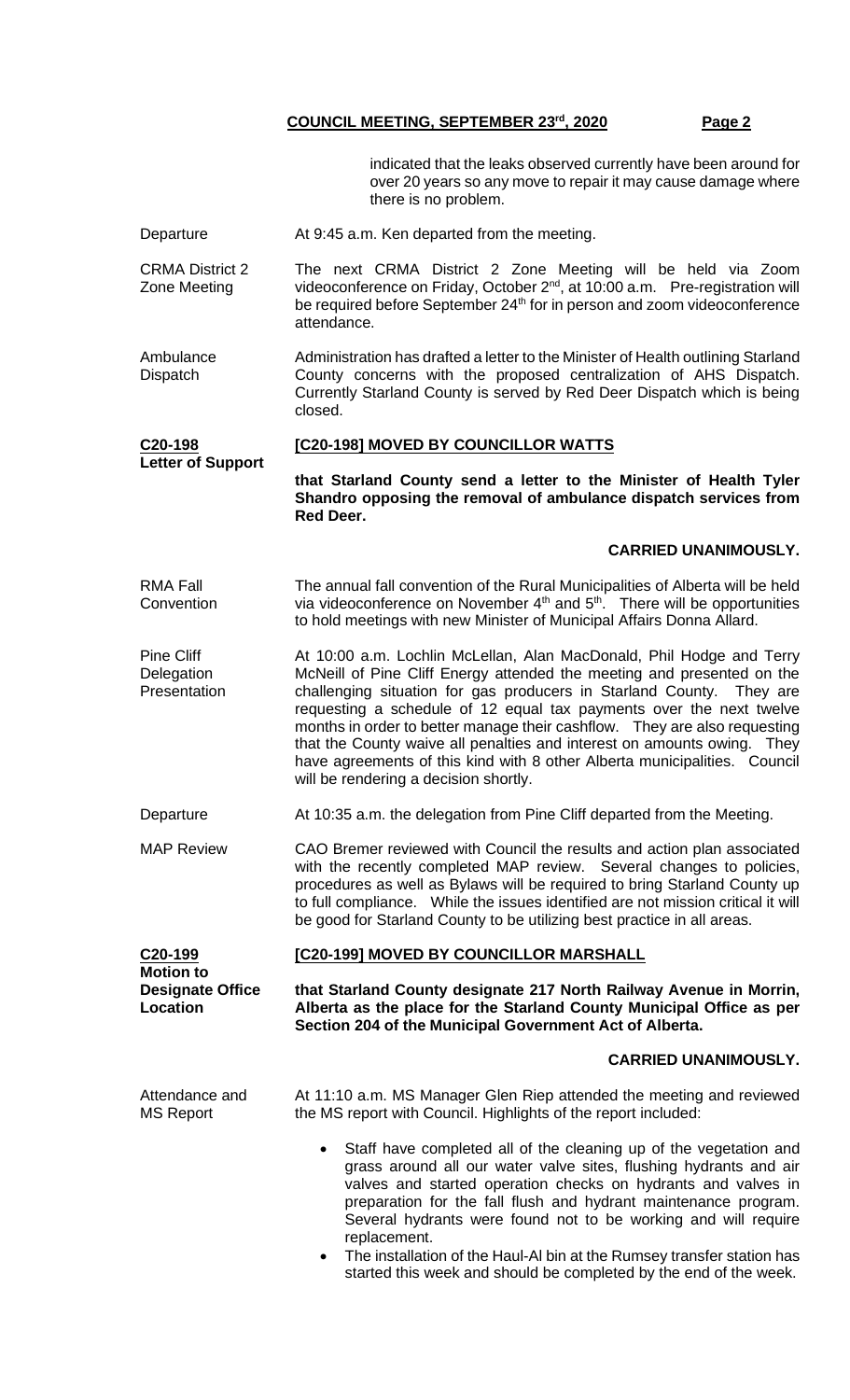|                                                             | The fire status in the County has been amended to Advisory Level<br>to restrict all controlled burning until after the crop is mostly<br>completed. This does not impact campfires or those type of uses.<br>Glen received a letter from the NRCP with notice of decision by the<br>board for the application of a dairy barn or Confined Feeding<br>Operation proposed by the Hutterian Brethren of Starland County.<br>Concerns raised in Starland County's MDP were deemed to be not<br>submissible. |  |  |  |
|-------------------------------------------------------------|---------------------------------------------------------------------------------------------------------------------------------------------------------------------------------------------------------------------------------------------------------------------------------------------------------------------------------------------------------------------------------------------------------------------------------------------------------------------------------------------------------|--|--|--|
| Departure                                                   | At 12:05 p.m. Glen departed from the meeting.                                                                                                                                                                                                                                                                                                                                                                                                                                                           |  |  |  |
| <b>Policy 120-1</b>                                         | CAO Bremer review with Council Policy 120-1, Employee Use of Municipal<br>Vehicles, Equipment and Facilities. The policy sets out the conditions<br>whereby staff may use County assets for their own benefit. Administration<br>are proposing revisions to bring the policy in line with current practice.<br>Council will take more time to review.                                                                                                                                                   |  |  |  |
| C20-200                                                     | [C20-200] MOVED BY COUNCILLOR REW                                                                                                                                                                                                                                                                                                                                                                                                                                                                       |  |  |  |
| <b>Motion to</b><br><b>Proceed</b><br><b>Closed Session</b> | that under the exemption granted by Section 16, Division 2, Part 1 and<br>2 of the Freedom of Information and Protection of Personal Privacy<br>Act Reeve Wannstrom, Deputy Reeve Sargent and Councillors Watts,<br>Rew and Marshall along with Staff Bremer and Kreke proceed with the<br>meeting in Closed Session at 1:59 p.m.                                                                                                                                                                       |  |  |  |
|                                                             | <b>CARRIED UNANIMOUSLY.</b>                                                                                                                                                                                                                                                                                                                                                                                                                                                                             |  |  |  |
| Attendance                                                  | At 2:00 p.m. Suzanne Baden and Greg Kaiser of Apogee Petroleum<br>attended the meeting.                                                                                                                                                                                                                                                                                                                                                                                                                 |  |  |  |
| Departure                                                   | At 2:40 p.m. the delegation from Apogee Petroleum departed from the<br>meeting.                                                                                                                                                                                                                                                                                                                                                                                                                         |  |  |  |
| C20-201                                                     | [C20-201] MOVED BY COUNCILLOR REW                                                                                                                                                                                                                                                                                                                                                                                                                                                                       |  |  |  |
|                                                             |                                                                                                                                                                                                                                                                                                                                                                                                                                                                                                         |  |  |  |
| <b>Motion to</b><br><b>Proceed Out of</b>                   | that the meeting proceed out of Closed Session at 2:45 p.m.                                                                                                                                                                                                                                                                                                                                                                                                                                             |  |  |  |
| <b>Closed Session</b>                                       | <b>CARRIED UNANIMOUSLY.</b>                                                                                                                                                                                                                                                                                                                                                                                                                                                                             |  |  |  |
| <b>Prairie Provident</b><br><b>Tax Proposal</b>             | Council was provided with a copy of a tax payment proposal from Prairie<br>Provident Resources. The proposal is to make 5 equal payments<br>beginning on October 31 <sup>st</sup> with the typical penalty for late payment to be<br>waived by Council. Formal agreements will have to be signed for this<br>agreement to have effect.                                                                                                                                                                  |  |  |  |
| <b>Christmas Party</b>                                      | Administration is requesting County funding for a Christmas staff event of<br>some kind. Currently there is no budget for such an event however funds<br>could be reallocated from another purpose.                                                                                                                                                                                                                                                                                                     |  |  |  |
| C20-202                                                     | [C20-202] MOVED BY COUNCILLOR REW                                                                                                                                                                                                                                                                                                                                                                                                                                                                       |  |  |  |
| <b>Christmas</b><br>Party                                   | that Starland County provide up to \$1,000.00 for a staff Christmas<br>event to be organized by Human Resources.                                                                                                                                                                                                                                                                                                                                                                                        |  |  |  |
|                                                             | <b>CARRIED UNANIMOUSLY.</b>                                                                                                                                                                                                                                                                                                                                                                                                                                                                             |  |  |  |
| Alarm Upgrades                                              | Administration has put together a quote for upgrading the budgeted Fire<br>Alarm system to add a panic button system for the front desk as well as<br>extra sirens in case of fire. The upgrades, which were recommended by<br>the safety committee will be approximately \$5,000.00 over budget.                                                                                                                                                                                                       |  |  |  |
| C20-203<br><b>Fire Alarm and</b>                            | [C20-203] MOVED BY COUNCILLOR REW                                                                                                                                                                                                                                                                                                                                                                                                                                                                       |  |  |  |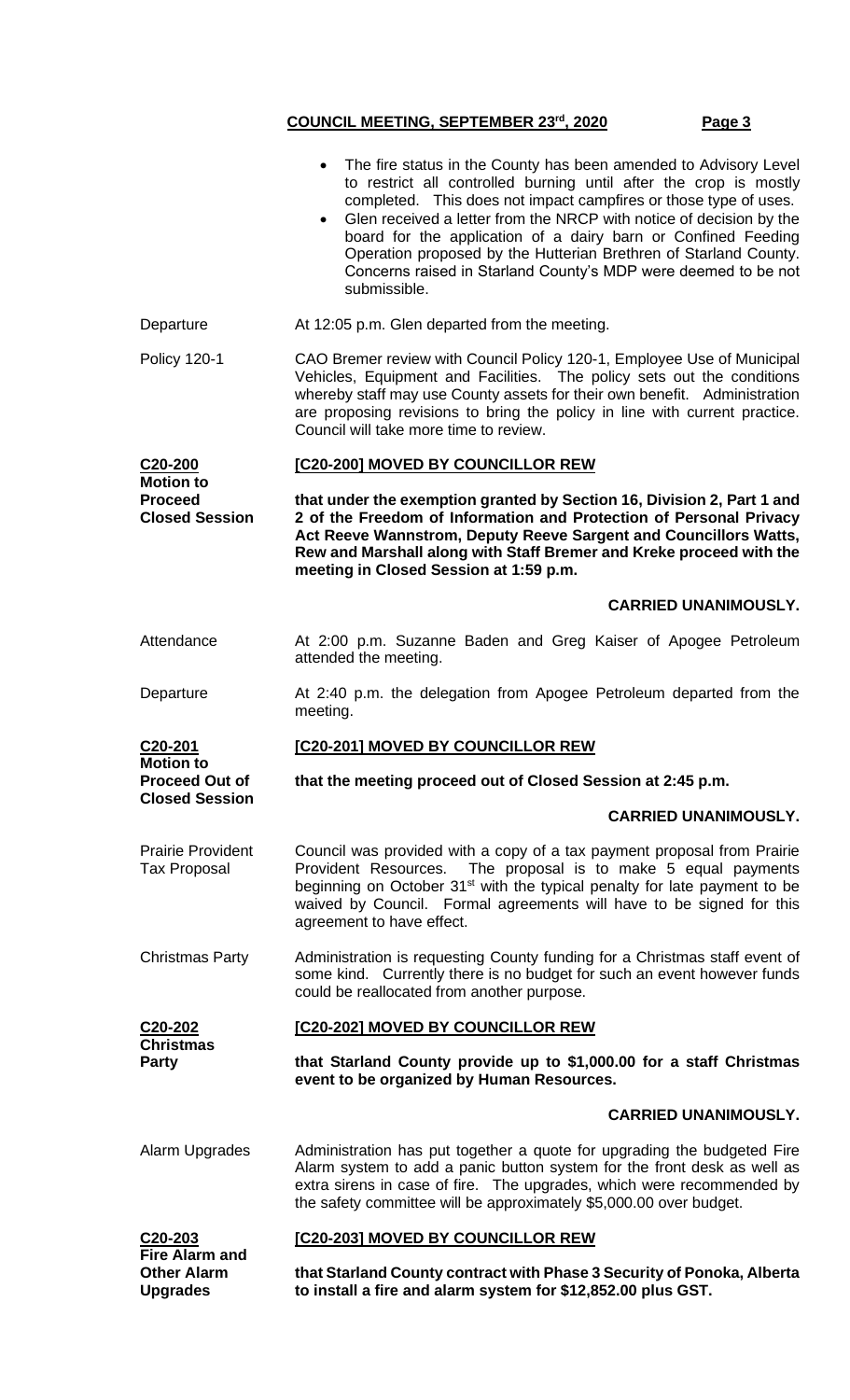#### **CARRIED UNANIMOUSLY.**

| Council<br>Committees     | All councillors present reported briefly on the committees to which they are<br>appointed. |                                                                                                                                                                                                                                                                                                                                                                                                                                                                                                                                                                                                                                                         |                                                                                                                                                                                                                                                                                                         |                                                                                                                                                                                                                                                                               |  |  |
|---------------------------|--------------------------------------------------------------------------------------------|---------------------------------------------------------------------------------------------------------------------------------------------------------------------------------------------------------------------------------------------------------------------------------------------------------------------------------------------------------------------------------------------------------------------------------------------------------------------------------------------------------------------------------------------------------------------------------------------------------------------------------------------------------|---------------------------------------------------------------------------------------------------------------------------------------------------------------------------------------------------------------------------------------------------------------------------------------------------------|-------------------------------------------------------------------------------------------------------------------------------------------------------------------------------------------------------------------------------------------------------------------------------|--|--|
| Council<br>Communications | <b>Council Communications:</b>                                                             |                                                                                                                                                                                                                                                                                                                                                                                                                                                                                                                                                                                                                                                         |                                                                                                                                                                                                                                                                                                         |                                                                                                                                                                                                                                                                               |  |  |
|                           | i)<br>Marigold Library System re: 2021 Budget Estimates and Marigold<br>Report             |                                                                                                                                                                                                                                                                                                                                                                                                                                                                                                                                                                                                                                                         |                                                                                                                                                                                                                                                                                                         |                                                                                                                                                                                                                                                                               |  |  |
|                           | ii)                                                                                        | <b>Rural Municipalities of Alberta</b><br><b>Contact Newsletter (2 Issues)</b>                                                                                                                                                                                                                                                                                                                                                                                                                                                                                                                                                                          |                                                                                                                                                                                                                                                                                                         |                                                                                                                                                                                                                                                                               |  |  |
| Accounts                  | Accounts - see prior motion.                                                               |                                                                                                                                                                                                                                                                                                                                                                                                                                                                                                                                                                                                                                                         |                                                                                                                                                                                                                                                                                                         |                                                                                                                                                                                                                                                                               |  |  |
|                           | <b>LAPP</b><br><b>TELUS</b>                                                                | ACKLANDS-GRAINGER INC.<br>ALBERTA ONE-CALL CORPORATION<br>ATCO STRUCTURES & LOGISTICS LTD. CK# 51239<br>C. SCHATZ PHOTOGRAPHY<br><b>CRAIGMYLE VOLUNTEER FIRE</b><br>DAVIDSON, DARCY<br>DRUMHELLER SOLID WASTE<br><b>GOVERNMENT FINANCE OFFICERS</b><br>HENRY KROEGER REGIONAL WATER<br>KIEMELE, LANCE<br><b>MARTIN, KEITH</b><br><b>MICHICHI VOLUNTEER FIRE</b><br><b>OLMSTEAD, BRENT</b><br>RECEIVER GENERAL OF CANADA<br>RUMSEY VOLUNTEER FIRE BRIGADE<br>STETTLER TELEPHONE ANSWERING<br><b>STEVENS, DALLAS</b><br>TELUS MOBILITY INC.<br><b>VILLAGE OF DELIA</b><br><b>VILLAGE OF MORRIN</b><br><b>VILLAGE OF MUNSON</b><br><b>WANNSTROM, STEVE</b> | CK# 51237<br>CK# 51238<br>CK# 51240<br>CK# 51241<br>CK# 51242<br>CK# 51243<br>CK# 51244<br>CK# 51245<br>CK# 51246<br>CK# 51247<br>CK# 51248<br>CK# 51249<br>CK# 51250<br>CK# 51251<br>CK# 51252<br>CK# 51253<br>CK# 51254<br>CK# 51255<br>CK# 51256<br>CK# 51257<br>CK# 51258<br>CK# 51259<br>CK# 51260 | 70.77<br>50.40<br>60,480.00<br>200.00<br>1,000.00<br>1,000.00<br>233.76<br>183.75<br>197.67<br>1,000.00<br>20,441.20<br>1,000.00<br>1,000.00<br>1,000.00<br>40,198.37<br>1,000.00<br>367.50<br>1,000.00<br>2,009.93<br>204.56<br>9,800.00<br>9,800.00<br>4,200.00<br>1,000.00 |  |  |
|                           |                                                                                            | Sub-Total:                                                                                                                                                                                                                                                                                                                                                                                                                                                                                                                                                                                                                                              | \$                                                                                                                                                                                                                                                                                                      | 157,437.91                                                                                                                                                                                                                                                                    |  |  |
|                           | <b>TELUS</b><br><b>ULINE</b>                                                               | ACKLANDS-GRAINGER INC.<br>ATB FINANCIAL MASTERCARD<br><b>DELIA SCHOOL ENHANCEMENT</b><br>DIRECTDIAL.COM<br><b>GARRY'S WELDING AND SUPPLIES</b><br>HODGE BROTHERS TRUCKING LTD.<br><b>HODGE, ROGER</b><br>MPE ENGINEERING LTD.<br>STANTEC CONSULTING LTD.<br>TELUS MOBILITY INC.<br><b>TOWN OF DRUMHELLER</b><br>UNITED RENTALS OF CANADA INC.<br>WESTVIEW CO-OPERATIVE ASSN LTD.                                                                                                                                                                                                                                                                        | CK# 51261<br>CK# 51262<br>CK# 51263<br>CK# 51264<br>CK# 51265<br>CK# 51266<br>CK# 51267<br>CK# 51268<br>CK# 51269<br>CK# 51270<br>CK# 51271<br>CK# 51272<br>CK# 51273<br>CK# 51274<br>CK# 51275                                                                                                         | 565.30<br>1,645.72<br>100,000.00<br>33,007.22<br>1,050.00<br>1,266.89<br>554.26<br>4,616.86<br>5,566.24<br>69.66<br>2,831.78<br>2,015.33<br>139.86<br>643.04<br>121.56                                                                                                        |  |  |
|                           |                                                                                            | <b>Sub-Total:</b>                                                                                                                                                                                                                                                                                                                                                                                                                                                                                                                                                                                                                                       | \$                                                                                                                                                                                                                                                                                                      | 154,093.72                                                                                                                                                                                                                                                                    |  |  |
|                           |                                                                                            | A.H. GRADER SERVICE LTD.<br>ACKLANDS-GRAINGER INC.<br>ADAMS INDUSTRIAL SUPPLIES INC.<br>AIR LIQUIDE CANADA INC.<br>ALTAGAS UTILITIES INC.                                                                                                                                                                                                                                                                                                                                                                                                                                                                                                               | CK# 51276<br>CK# 51277<br>CK# 51278<br>CK# 51279<br>CK# 51280                                                                                                                                                                                                                                           | 14,553.00<br>1,039.74<br>934.71<br>661.75<br>1,126.06                                                                                                                                                                                                                         |  |  |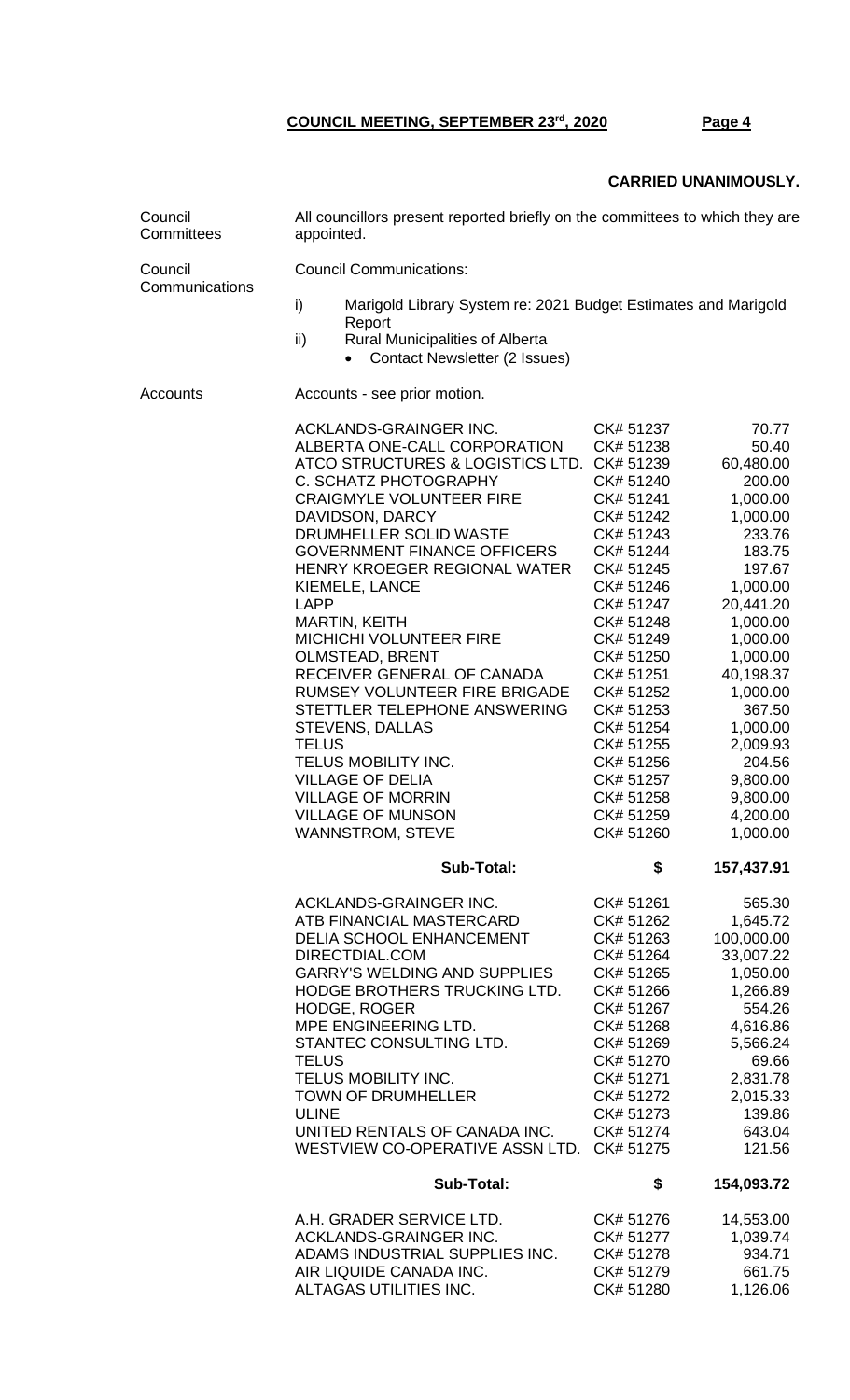| <b>Sub-Total:</b>                         | \$        | 161,438.23 |
|-------------------------------------------|-----------|------------|
| 1325856 ALBERTA LTD.                      | CK# 51334 | 56.00      |
| WOLF, TRACY & MONTGOMERY, CINDY CK# 51333 |           | 2,452.70   |
| <b>WOLF, TRACY</b>                        | CK# 51332 | 1,305.00   |
|                                           |           |            |
| <b>WIART DIRTWORK LTD.</b>                | CK# 51331 | 1,785.00   |
| WESTVIEW CO-OPERATIVE ASSN LTD.           | CK# 51330 | 3,771.99   |
| <b>WESTERN CHEVROLET BUICK GMC</b>        | CK# 51329 | 94.45      |
| WESTERGARD MOTORS DRUMHELLER CK# 51328    |           | 32.95      |
| <b>WATTS, JACKIE</b>                      | CK# 51327 | 2,980.55   |
| <b>WATER PURE &amp; SIMPLE</b>            | CK# 51326 | 72.00      |
| <b>WANNSTROM, STEVE</b>                   | CK# 51325 | 268.38     |
| <b>VILLAGE OF DELIA</b>                   | CK# 51324 | 347.00     |
| UFA CO-OPERATIVE LIMITED                  | CK# 51323 | 229.41     |
| TRINUS TECHNOLOGIES INC.                  | CK# 51322 | 472.53     |
| THE FLAG SHOP                             | CK# 51321 | 1,204.13   |
| <b>TELUS</b>                              | CK# 51320 | 245.99     |
| STANTEC CONSULTING LTD.                   | CK# 51319 | 2,341.93   |
| SPATIAL TECHNOLOGIES (2017) INC.          | CK# 51318 | 1,565.29   |
| SHRED-IT INTERNATIONAL ULC                | CK# 51317 | 257.33     |
| SARGENT, ROBERT                           | CK# 51316 | 2,192.75   |
| <b>RMA FUEL</b>                           | CK# 51315 | 18,935.55  |
| REW, JOHN                                 | CK# 51314 | 4,611.47   |
|                                           | CK# 51313 |            |
| RECEIVER GENERAL OF CANADA                |           | 40,144.10  |
| <b>PITNEYWORKS</b>                        | CK# 51312 | 4,000.00   |
| PETERSON AUTO BODY LTD.                   | CK# 51311 | 322.49     |
| <b>OASIS CARWASH &amp; CONVENIENCE</b>    | CK# 51310 | 39.77      |
| NEW WEST FREIGHTLINER INC-RD              | CK# 51309 | 34.43      |
| <b>NETAGO</b>                             | CK# 51308 | 320.00     |
| MARSHALL, MURRAY                          | CK# 51307 | 297.04     |
| <b>LOOMIS EXPRESS</b>                     | CK# 51306 | 95.77      |
| <b>LAPP</b>                               | CK# 51305 | 20,156.10  |
| KUHL TUF WEAR LTD.                        | CK# 51304 | 315.00     |
| <b>JERRY'S LOCK &amp; KEY SERVICE</b>     | CK# 51303 | 20.98      |
| HI-WAY 9 EXPRESS LTD.                     | CK# 51302 | 135.68     |
| FOURLANE FORD SALES LTD.                  | CK# 51301 | 66.41      |
| <b>FAMILY &amp; COMMUNITY SUPPORT</b>     | CK# 51300 | 346.00     |
|                                           | CK# 51299 | 11,003.24  |
| <b>ENMAX</b>                              |           |            |
| EAST CENTRAL GAS CO-OP LTD.               | CK# 51298 | 182.28     |
| <b>EAST CENTRAL ALBERTA HERITAGE</b>      | CK# 51297 | 84.00      |
| DRUMHELLER EQUIPMENT SALES                | CK# 51296 | 1,646.92   |
| DEVALERIOLA, KEVIN                        | CK# 51295 | 192.00     |
| CRAIGMYLE OILFIELD SERVICES LTD.          | CK# 51294 | 3,392.55   |
| <b>CINTAS CANADA LIMITED</b>              | CK# 51293 | 1,817.36   |
| CHRIST THE REDEEMER C.S.R.D #3            | CK# 51292 | 3,438.92   |
| <b>CENTRAL ALBERTA HAY CENTRE</b>         | CK# 51291 | 279.66     |
| <b>RECEIVER GENERAL</b>                   | CK# 51290 | 2,520.00   |
| C. SCHATZ PHOTOGRAPHY                     | CK# 51289 | 1,750.00   |
| BURT, EDWIN L.                            | CK# 51288 | 150.00     |
| BREMER, SHIRLEY J.                        | CK# 51287 | 206.10     |
| BORDER PAVING LTD.                        | CK# 51286 | 2,444.24   |
| <b>BLACK, COLBY</b>                       | CK# 51285 | 150.00     |
| <b>BIG COUNTRY GAS CO-OP</b>              | CK# 51284 | 196.47     |
| <b>BEARCOM CANADA CORP.</b>               | CK# 51283 | 757.05     |
| <b>BARRON, FRANCIS</b>                    | CK# 51282 | 952.50     |
| <b>AUTO VALUE PARTS - DRUMHELLER</b>      | CK# 51281 | 443.51     |

 **TOTAL: \$ 472,969.86**

### **[C20-204] MOVED BY DEPUTY REEVE SARGENT**

**C20-204 Adjournment**

**that the meeting be adjourned at 3:45 p.m.**

**CARRIED UNANIMOUSLY.**